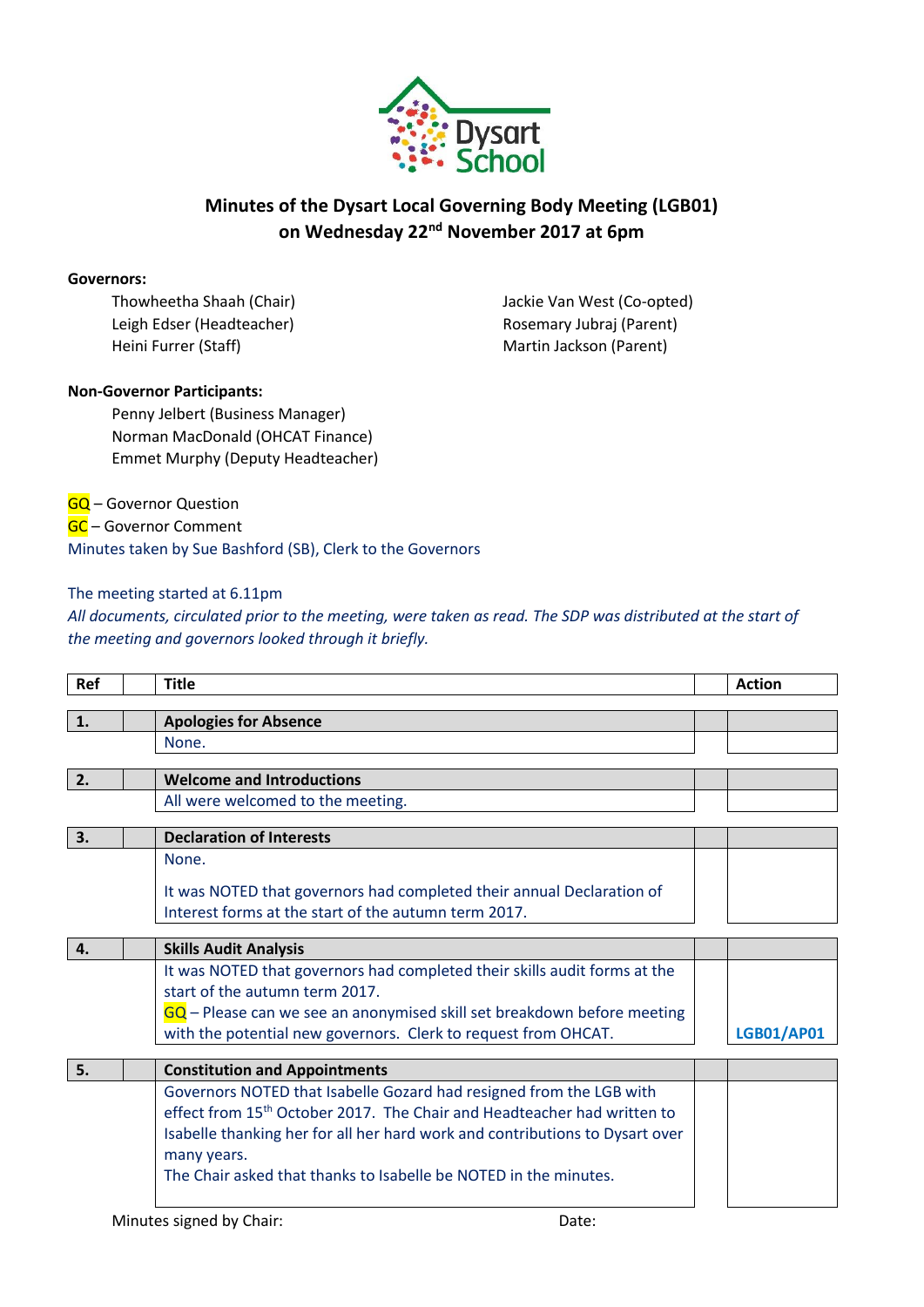| Brief discussion took place and it was AGREED that recommendation<br>should be made to the OHCAT Board for the following appointments:<br>Chair - Thowheetha Shaah<br>Vice Chair - Jackie Van West                                                                                                |  |  |
|---------------------------------------------------------------------------------------------------------------------------------------------------------------------------------------------------------------------------------------------------------------------------------------------------|--|--|
| It was NOTED and AGREED that both appointments were on an interim<br>basis and are until someone else expresses an interest in taking on the<br>roles.                                                                                                                                            |  |  |
| It was also NOTED that:<br>HF has agreed to take on the Teaching & Learning portfolio until such time<br>as someone takes over, when he will continue as support.<br>TS to stand in for Finance & Resources portfolio lead until a new governor<br>is recruited.                                  |  |  |
| There was discussion around taking on all three prospective governors,<br>should their skill set be suitable, as the current LGB has only 6 members;<br>the Chair requested a preference that either one or three be appointed to<br>ensure there is an odd number of governors. This was AGREED. |  |  |

| 6. | <b>Minutes of the Last Meetings</b>                                                                                                                                                                                                                                                                                                                                           |  |
|----|-------------------------------------------------------------------------------------------------------------------------------------------------------------------------------------------------------------------------------------------------------------------------------------------------------------------------------------------------------------------------------|--|
|    | There were no comments or changes to the minutes which were signed by<br>the Chair.                                                                                                                                                                                                                                                                                           |  |
|    | The following outstanding action points (from 2016-2017) were briefly<br>discussed:                                                                                                                                                                                                                                                                                           |  |
|    | LGB02/AP05 (remains open)<br>The office will request that parents and visitors will be asked to lock away<br>tablets unless they are being used specifically for a meeting taking place in<br>a meeting room.<br>A meeting will be set up for parents to come in a look at apps used in<br>school. Due to the work load of the IT department this has yet to be<br>organised. |  |
|    | LGB02/AP06 (remains open)<br>360 degree audit<br>This will be completed by February 2018 by LE and EM; a large part of the<br>work has already been done.<br>JVW explained that the 360 degree safe is an audit on everything that is e-<br>learning to ensure that everything is as safe as it possibly can be. It is<br>considered good practise.                           |  |
|    | LGB02/AP11 (remains open)<br>Governors' self-evaluation to be discussed at the LGB meeting in February<br>2018.                                                                                                                                                                                                                                                               |  |
|    | LGB01/AP05 (remains open)<br>Progress data and P levels - information to be provided at next meeting in<br>February 2018.                                                                                                                                                                                                                                                     |  |
| 7. | Matters Arising not covered elsewhere on the Agenda                                                                                                                                                                                                                                                                                                                           |  |

None.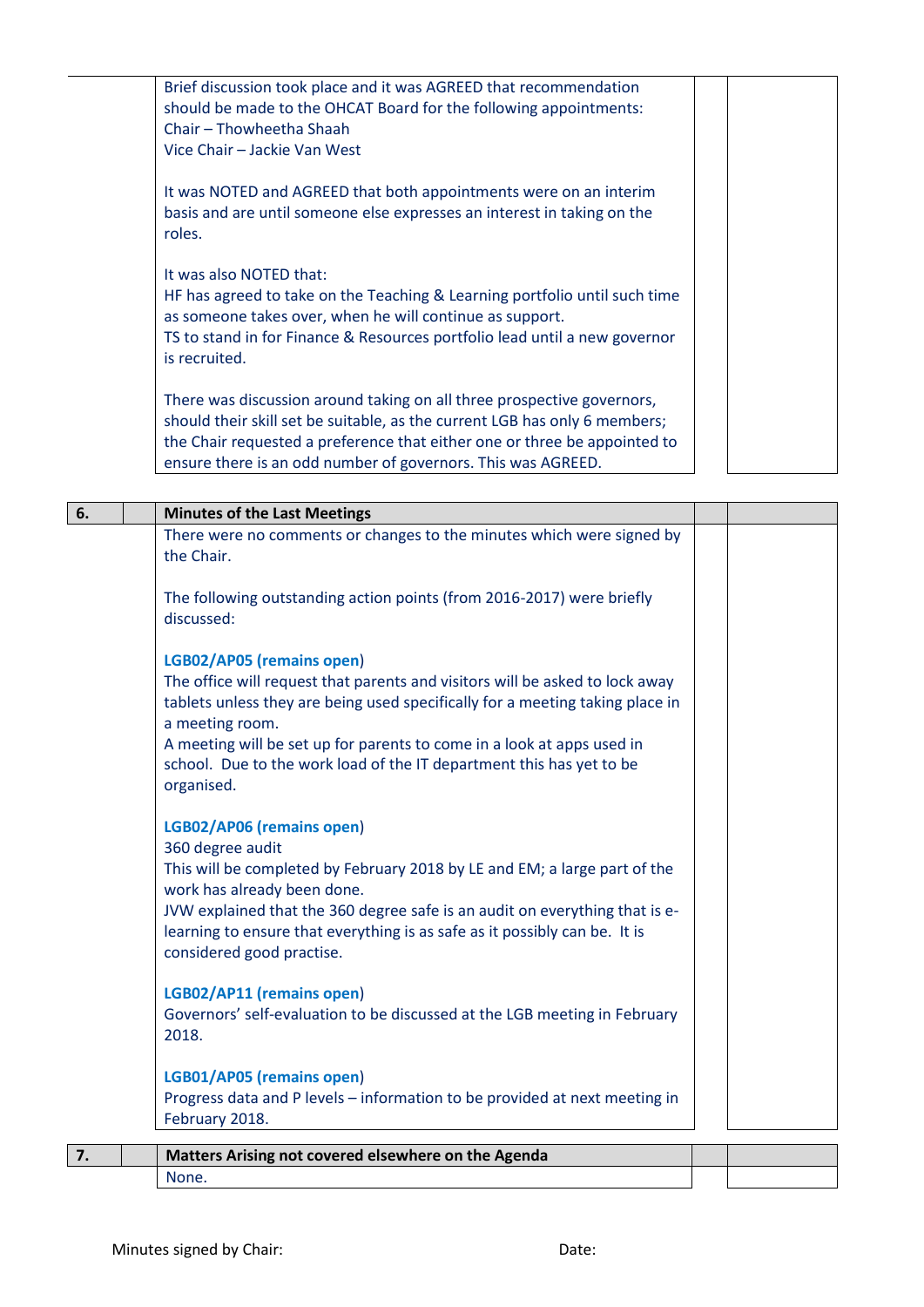| 8a. | <b>Headteacher's Report</b>                                                                                                                                                                                                                                                                                                                                                                                                                                                                                                                                                                                                                                                                                                                                                                                                                                                                |  |
|-----|--------------------------------------------------------------------------------------------------------------------------------------------------------------------------------------------------------------------------------------------------------------------------------------------------------------------------------------------------------------------------------------------------------------------------------------------------------------------------------------------------------------------------------------------------------------------------------------------------------------------------------------------------------------------------------------------------------------------------------------------------------------------------------------------------------------------------------------------------------------------------------------------|--|
|     | GQ - Declaring an interest in Teal Class, as noted on pages 1 and 2, why<br>does Teal have a teacher 3 days a week and Red has a teacher for 4 days a<br>week and all the other classes have teachers for 5 days. Why is that and<br>how is it working?<br>One teacher is working across two class spaces between Red and Teal.<br>Students in either of the classes may attend a session in the other class.<br>They are effectively one class across two classrooms. It was confirmed<br>that this is a new structure for this particular group of students and<br>following a settling in period it is now well embedded. Two additional,<br>very experienced, staff are now supporting along with an experienced STA.<br>Losing an STA has had an impact. Sam D'a name is missing from the class<br>list. There is some movement of staff between classes depending on the<br>session. |  |
|     | $GQ$ – How is the cricket and horse riding coming along?<br>All going well. Students ride at the RDA Epsom and this has proved to be a<br>success particularly with two students new to riding.                                                                                                                                                                                                                                                                                                                                                                                                                                                                                                                                                                                                                                                                                            |  |
|     | GQ - What is the plan for the piece of land the other side of The Suite?<br>No firm plans as yet. It will become the outside space for the 14-19<br>students. The work can begin now the new site member of staff has<br>started. Going forward we plan to have an allotment and an outdoor gym<br>area. More appropriate fencing, 3 metres high, is required. There is<br>currently a planning application in with RBK for a hard stand, which is<br>already in place, for a fire engine.                                                                                                                                                                                                                                                                                                                                                                                                 |  |
|     | $GQ$ – Are the students accessing The Suite from the front of the building?<br>It was NOTED that the students enter The Suite by walking along the side<br>of the old building and across the field on a temporary path (which will be<br>re-laid next summer down the side of the adventure play area); it is<br>working well and adding a level of independence in their transitioning with<br>staff located at various points on the route. It is wheel chair accessible.<br>We will not be looking for vehicular access from the other side of The<br>Suite as it was felt this was not going to be achievable.                                                                                                                                                                                                                                                                        |  |
|     | GC - At another SEN school the students grow plants etc, is there a plan<br>for this to happen here and for the students to take ownership of this?<br>The allotment plan will enable the students to grow their own produce.<br>$GQ$ – Where did the staff do their food safety and hygiene course?                                                                                                                                                                                                                                                                                                                                                                                                                                                                                                                                                                                       |  |
|     | The staff in The Suite completed the training on-line.                                                                                                                                                                                                                                                                                                                                                                                                                                                                                                                                                                                                                                                                                                                                                                                                                                     |  |
| 8b. | <b>Data Dashboard</b>                                                                                                                                                                                                                                                                                                                                                                                                                                                                                                                                                                                                                                                                                                                                                                                                                                                                      |  |
|     | <b>Behaviour</b>                                                                                                                                                                                                                                                                                                                                                                                                                                                                                                                                                                                                                                                                                                                                                                                                                                                                           |  |
|     | <b>GQ</b> - Are the behaviour incidents a concern?<br>We are still ironing out the use of the app and it should be in use in every<br>class by the end of this term. Not all behaviours are significant but LE does<br>want to know about them, some behaviours are related to the needs of the<br>students.                                                                                                                                                                                                                                                                                                                                                                                                                                                                                                                                                                               |  |
|     | It was NOTED that the data for behaviour on the dashboard was not<br>showing an accurate picture, partly due to the time it is taking for Dysart<br>admin staff to enter all the data. It was also explained that OHCAT are<br>logging behaviours as High, Medium or Low which is how we used to log<br>them, but the app logs behaviours by type i.e. kicking. At Dysart the type                                                                                                                                                                                                                                                                                                                                                                                                                                                                                                         |  |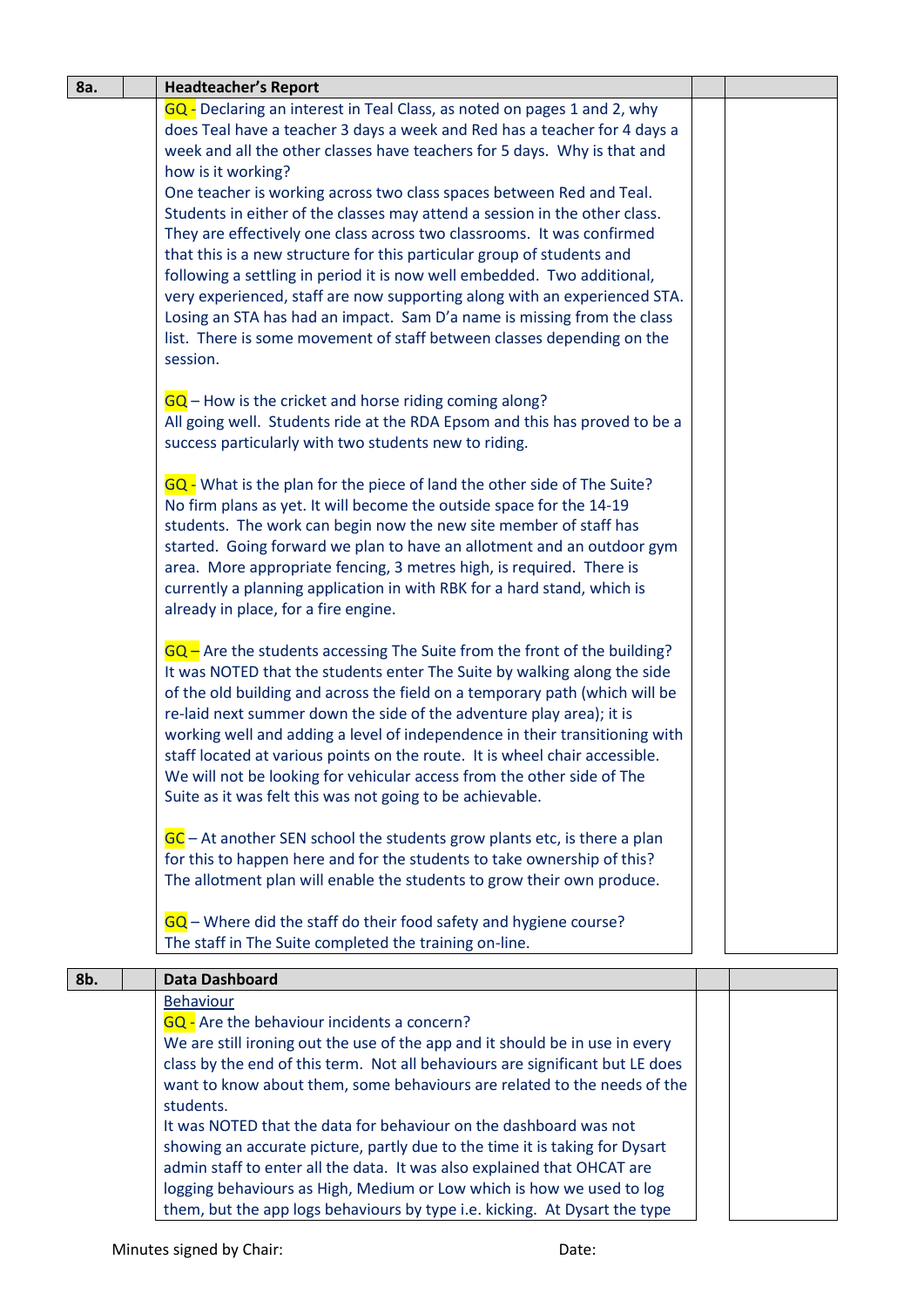| has now been given a number of points so that we can more accurately<br>record type and relate it to High, Medium or Low. A behaviour which is in<br>line with the need of the student would be recorded as a zero $-$ no points.<br>The benefit of the app is it allows recording of behaviours to show if there<br>is a 'victim' in the incident.                                                                                                                                                                                                                                                                                                                                                                           |                   |
|-------------------------------------------------------------------------------------------------------------------------------------------------------------------------------------------------------------------------------------------------------------------------------------------------------------------------------------------------------------------------------------------------------------------------------------------------------------------------------------------------------------------------------------------------------------------------------------------------------------------------------------------------------------------------------------------------------------------------------|-------------------|
| Safeguarding<br>$GQ$ – Can you confirm how many children sit with a social worker, family<br>support worker or have no support at all?<br>31 CIN children are supported by a social worker.<br>There are a significant number of students who sit at family support<br>$\bullet$<br>worker level and they have team around the child meetings.<br>Social Services Referrals are usually for new students and are not<br>$\bullet$<br>based on safeguarding concerns but more to enable families to access<br>support which they do not currently have.<br>Some families do not want support and some families have been<br>$\bullet$<br>assessed and deemed not to need support.<br>CPP figure remains the same as last term. |                   |
| $GQ - I$ am interested in those parents who do not have any support from<br>LA. Is it possible to show all those on the graph?<br>LE explained that she talks to all new parents about the support and gives<br>them time to settle in to school before approaching the subject again.<br>JVW explained that the safeguarding data on the dashboard was for<br>reporting to the Board.<br>It was AGREED that other data on families not supported by LA would need<br>to be provided by Dysart. LE and SB to provide data for governors.                                                                                                                                                                                      | <b>LGB01/AP02</b> |
| GC – Could we request that 'new social services referrals' appear as green<br>on the next dashboard? SB to put request to MIS.                                                                                                                                                                                                                                                                                                                                                                                                                                                                                                                                                                                                | <b>LGB01/AP03</b> |
| Staff Typicality - based on Autumn Term 2017<br>$GQ - What$ is this?<br>Staff typicality is judgements of teaching and the grade awarded. Four<br>staff are missing from data, three have now had their observations.<br><b>Sick Days</b>                                                                                                                                                                                                                                                                                                                                                                                                                                                                                     |                   |
| $GC$ – It is good to see this as lower this year, as November 2016 was very<br>high following the sickness bug.                                                                                                                                                                                                                                                                                                                                                                                                                                                                                                                                                                                                               |                   |
| $GQ$ – In the autumn term could we please have a dashboard from the<br>whole of previous academic year; in February have a dashboard for the<br>whole of the autumn term; in June have the whole of the autumn term and<br>the whole of the spring term?<br>It was AGREED that this request should be made by SB to MIS.                                                                                                                                                                                                                                                                                                                                                                                                      | <b>LGB01/AP04</b> |
| LE informed governors that student assessment and pupil progress is being<br>looked at to be included on the Dashboard as the exclusions data does not<br>apply to Dysart.                                                                                                                                                                                                                                                                                                                                                                                                                                                                                                                                                    |                   |
| LE added one final point about numbers on roll which are currently at 96.<br>Technically now at capacity but there are currently two referrals being<br>looked at, one is a tribunal case which LE will attend. One offer has been<br>made to a child who is currently out of school. He will be supported with<br>reintegration into school but long term is likely to move on from Dysart.                                                                                                                                                                                                                                                                                                                                  |                   |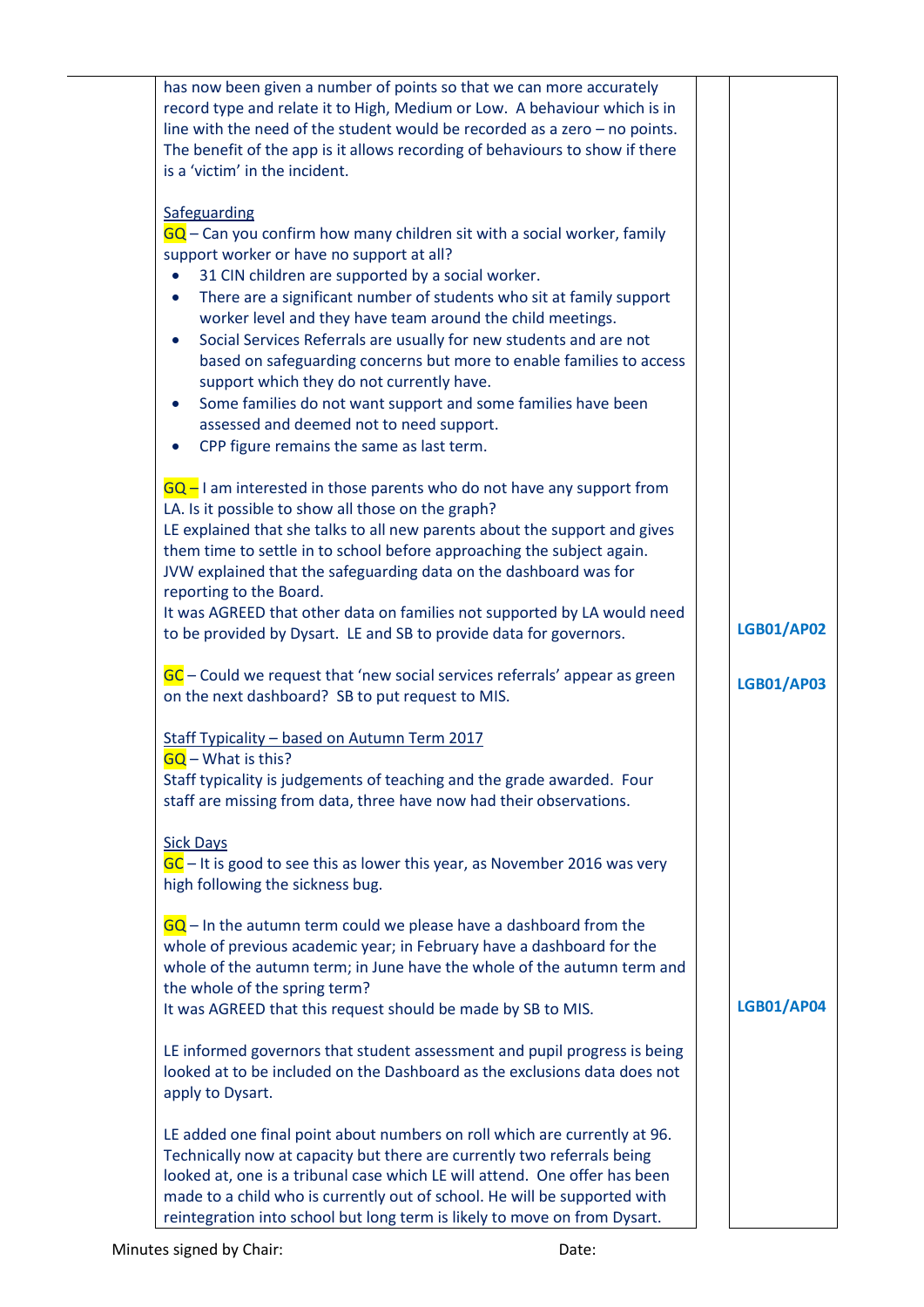|    | One further family is very keen and has been to look round but no papers   |  |  |
|----|----------------------------------------------------------------------------|--|--|
|    | have yet been submitted. Two are Richmond students, one is from Surrey.    |  |  |
|    | All three are secondary students; 14-19 is full and there is one possible  |  |  |
|    | place available in Reception.                                              |  |  |
|    |                                                                            |  |  |
| 9. | <b>Governor Visits, Development and Training</b>                           |  |  |
|    | The Chair NOTED that the new format of the portfolio report form should    |  |  |
|    | be used going forward.                                                     |  |  |
|    |                                                                            |  |  |
|    | <b>Portfolio Management</b>                                                |  |  |
|    | <b>Ethos, Vision and Strategy</b>                                          |  |  |
|    | There were no questions.                                                   |  |  |
|    |                                                                            |  |  |
|    | <b>Teaching and Learning</b>                                               |  |  |
|    | <b>GQ - What is ASDAN?</b>                                                 |  |  |
|    | It is an accreditation award for 14-16 year olds, KS4. Our 16-19 year old  |  |  |
|    | students are working towards an Ascentis Award, a new accreditation for    |  |  |
|    | Dysart, as OCR was not suiting our needs. Most students will go on to OHC  |  |  |
|    | and they use Ascentis.                                                     |  |  |
|    |                                                                            |  |  |
|    | GQ - What is the timescale for introducing the new curriculum?             |  |  |
|    | The bones are there and teachers are now working as teams to develop       |  |  |
|    | the schemes of work. The Assistant Head is very enthusiastic and has got   |  |  |
|    | all teachers on board. The curriculum will never be 'finished' and will    |  |  |
|    | constantly be worked on and improved.                                      |  |  |
|    |                                                                            |  |  |
|    | GQ - Will there be something on the website?                               |  |  |
|    | Yes, once the imagery is ready. There will be information on how the       |  |  |
|    | curriculum pathways are linked.                                            |  |  |
|    |                                                                            |  |  |
|    | <b>Health and Safety, Child Protection and Safeguarding</b>                |  |  |
|    | <b>GQ</b> - What are the spot checks?                                      |  |  |
|    | They are walks around the school - learning walks, into classrooms, going  |  |  |
|    | on trips, checking on posters around the school and how safeguarding is    |  |  |
|    | taking place for example on trips.                                         |  |  |
|    |                                                                            |  |  |
|    | GQ - Are you happy with what you've seen?                                  |  |  |
|    | It was NOTED that JVW was very happy with what she has seen and            |  |  |
|    | reported that she meets LE and speaks on the phone regularly.              |  |  |
|    | There were a few action points as noted on the report.                     |  |  |
|    | JVW referred to one, peer on peer abuse, which is now mentioned in the     |  |  |
|    | safeguarding policy and in Keeping Children Safe in Education. LE has been |  |  |
|    | asked to clarify the procedure for peer on peer abuse. This will be        |  |  |
|    | discussed further with LE.                                                 |  |  |
|    |                                                                            |  |  |
|    | GQ - What is the guideline on governor safeguarding training?              |  |  |
|    | Two yearly but at Dysart it usually happens annually.                      |  |  |
|    | A safeguarding pack was issued at the governor conference and JVW will     |  |  |
|    | update governors when new governor appointments have been made.            |  |  |
|    |                                                                            |  |  |
|    | <b>Finance and Resources</b>                                               |  |  |
|    | No meeting took place during the autumn term 2017.                         |  |  |
|    |                                                                            |  |  |
|    | <b>HR and Organisational Development</b>                                   |  |  |
|    | $\overline{GQ}$ – Twilight training – what is it?                          |  |  |
|    |                                                                            |  |  |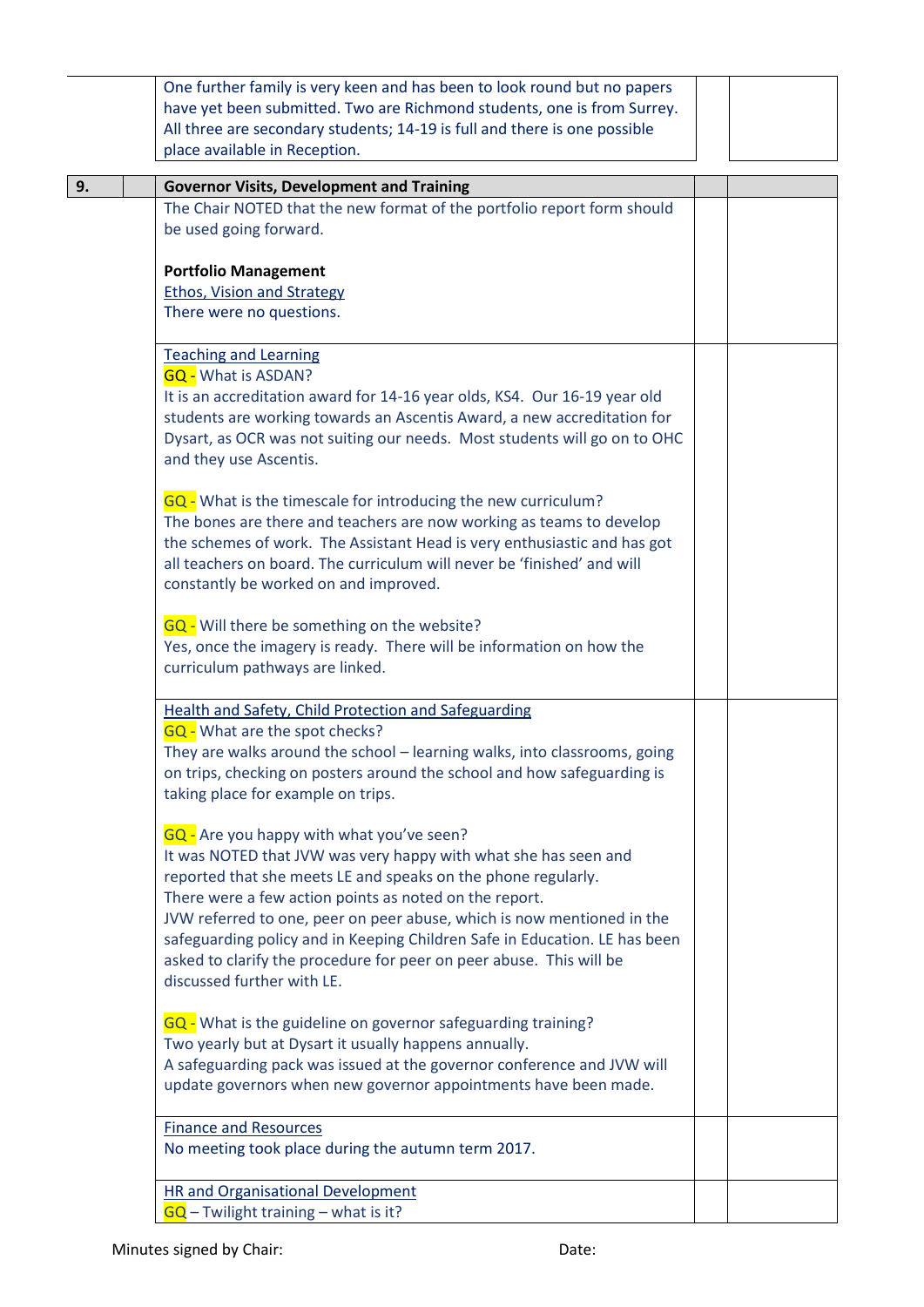| summer term.<br>The last twilight, on 16 <sup>th</sup> November, was on displays and learning<br>environments. Staff were working as teams to improve areas of the<br>school. This came about from work done with John Prior and David<br>Thomas and the feedback was then applied to the training. This will be<br>followed up by learning walks with prizes on offer.<br><b>Business Development and Marketing</b><br>LE reported that Lin at OHCAT is looking at tidying up and upgrading the<br>website with a view to it looking slightly less corporate. They will then look<br>at changing the website.<br><b>Governor Training and Development</b><br>Governor Conference - October 2017<br>The Chair will summarise the governor conference, and sort out papers<br><b>LGB01/AP05</b><br>issued on the day, for circulation to all governors.<br>GQ - Would you like to see the conference happen again?<br>The Chair REPORTED that it was very worthwhile and she particularly liked<br>the VR headset which was demonstrated.<br>$GC$ – One VR headset is being used in school and as reported at the<br>conference a risk assessment is required. It is currently being used in one<br>of our more able classes and it has shown benefit in terms of<br>communication. It has also been positive with some of the student<br>behaviours. There has been some discussion about using it for some<br>students for visits preparation.<br>VR headset RA to be carried out.<br><b>LGB01/AP06</b><br>There was mention of using VR to put a video of the school on the website<br>for viewing by new families in the hope that this would aid transition for<br>new students.<br>10.<br><b>Finance and Funding</b><br>Any Contracts/SLAs in excess of set limit<br>None.<br><b>Final Accounts Year End</b><br>Norman McDonald went briefly through the accounts and referred to the<br>summary page.<br>Budget deficit of £55k turned out to be £6k at the end of the year so<br>overall the budget was well managed. This was achievable for the<br>following reasons:<br>£200k of income above what had been budgeted for including £50k<br>$\bullet$<br>top-up from local authorities due to the increase in student numbers in<br>the final term<br><b>Team Teach courses</b><br>$\bullet$<br>Funding from NHS Kingston and Yourhealth for providing therapy<br>$\bullet$<br>support<br>£30k from insurance for sickness cover<br>$\bullet$<br>Donations for the new build<br>$\bullet$<br>£13k over for salary budget<br>$\bullet$ | In the Autumn term there are 3 twilight sessions, 4-6pm, which enables<br>the last day of term to be a day off for staff. The same happens in the |  |
|------------------------------------------------------------------------------------------------------------------------------------------------------------------------------------------------------------------------------------------------------------------------------------------------------------------------------------------------------------------------------------------------------------------------------------------------------------------------------------------------------------------------------------------------------------------------------------------------------------------------------------------------------------------------------------------------------------------------------------------------------------------------------------------------------------------------------------------------------------------------------------------------------------------------------------------------------------------------------------------------------------------------------------------------------------------------------------------------------------------------------------------------------------------------------------------------------------------------------------------------------------------------------------------------------------------------------------------------------------------------------------------------------------------------------------------------------------------------------------------------------------------------------------------------------------------------------------------------------------------------------------------------------------------------------------------------------------------------------------------------------------------------------------------------------------------------------------------------------------------------------------------------------------------------------------------------------------------------------------------------------------------------------------------------------------------------------------------------------------------------------------------------------------------------------------------------------------------------------------------------------------------------------------------------------------------------------------------------------------------------------------------------------------------------------------------------------------------------------------------------------------------------------------------------|---------------------------------------------------------------------------------------------------------------------------------------------------|--|
|                                                                                                                                                                                                                                                                                                                                                                                                                                                                                                                                                                                                                                                                                                                                                                                                                                                                                                                                                                                                                                                                                                                                                                                                                                                                                                                                                                                                                                                                                                                                                                                                                                                                                                                                                                                                                                                                                                                                                                                                                                                                                                                                                                                                                                                                                                                                                                                                                                                                                                                                                |                                                                                                                                                   |  |
|                                                                                                                                                                                                                                                                                                                                                                                                                                                                                                                                                                                                                                                                                                                                                                                                                                                                                                                                                                                                                                                                                                                                                                                                                                                                                                                                                                                                                                                                                                                                                                                                                                                                                                                                                                                                                                                                                                                                                                                                                                                                                                                                                                                                                                                                                                                                                                                                                                                                                                                                                |                                                                                                                                                   |  |
|                                                                                                                                                                                                                                                                                                                                                                                                                                                                                                                                                                                                                                                                                                                                                                                                                                                                                                                                                                                                                                                                                                                                                                                                                                                                                                                                                                                                                                                                                                                                                                                                                                                                                                                                                                                                                                                                                                                                                                                                                                                                                                                                                                                                                                                                                                                                                                                                                                                                                                                                                |                                                                                                                                                   |  |
|                                                                                                                                                                                                                                                                                                                                                                                                                                                                                                                                                                                                                                                                                                                                                                                                                                                                                                                                                                                                                                                                                                                                                                                                                                                                                                                                                                                                                                                                                                                                                                                                                                                                                                                                                                                                                                                                                                                                                                                                                                                                                                                                                                                                                                                                                                                                                                                                                                                                                                                                                |                                                                                                                                                   |  |
|                                                                                                                                                                                                                                                                                                                                                                                                                                                                                                                                                                                                                                                                                                                                                                                                                                                                                                                                                                                                                                                                                                                                                                                                                                                                                                                                                                                                                                                                                                                                                                                                                                                                                                                                                                                                                                                                                                                                                                                                                                                                                                                                                                                                                                                                                                                                                                                                                                                                                                                                                |                                                                                                                                                   |  |
|                                                                                                                                                                                                                                                                                                                                                                                                                                                                                                                                                                                                                                                                                                                                                                                                                                                                                                                                                                                                                                                                                                                                                                                                                                                                                                                                                                                                                                                                                                                                                                                                                                                                                                                                                                                                                                                                                                                                                                                                                                                                                                                                                                                                                                                                                                                                                                                                                                                                                                                                                |                                                                                                                                                   |  |
|                                                                                                                                                                                                                                                                                                                                                                                                                                                                                                                                                                                                                                                                                                                                                                                                                                                                                                                                                                                                                                                                                                                                                                                                                                                                                                                                                                                                                                                                                                                                                                                                                                                                                                                                                                                                                                                                                                                                                                                                                                                                                                                                                                                                                                                                                                                                                                                                                                                                                                                                                |                                                                                                                                                   |  |
|                                                                                                                                                                                                                                                                                                                                                                                                                                                                                                                                                                                                                                                                                                                                                                                                                                                                                                                                                                                                                                                                                                                                                                                                                                                                                                                                                                                                                                                                                                                                                                                                                                                                                                                                                                                                                                                                                                                                                                                                                                                                                                                                                                                                                                                                                                                                                                                                                                                                                                                                                |                                                                                                                                                   |  |
|                                                                                                                                                                                                                                                                                                                                                                                                                                                                                                                                                                                                                                                                                                                                                                                                                                                                                                                                                                                                                                                                                                                                                                                                                                                                                                                                                                                                                                                                                                                                                                                                                                                                                                                                                                                                                                                                                                                                                                                                                                                                                                                                                                                                                                                                                                                                                                                                                                                                                                                                                |                                                                                                                                                   |  |
|                                                                                                                                                                                                                                                                                                                                                                                                                                                                                                                                                                                                                                                                                                                                                                                                                                                                                                                                                                                                                                                                                                                                                                                                                                                                                                                                                                                                                                                                                                                                                                                                                                                                                                                                                                                                                                                                                                                                                                                                                                                                                                                                                                                                                                                                                                                                                                                                                                                                                                                                                |                                                                                                                                                   |  |
|                                                                                                                                                                                                                                                                                                                                                                                                                                                                                                                                                                                                                                                                                                                                                                                                                                                                                                                                                                                                                                                                                                                                                                                                                                                                                                                                                                                                                                                                                                                                                                                                                                                                                                                                                                                                                                                                                                                                                                                                                                                                                                                                                                                                                                                                                                                                                                                                                                                                                                                                                |                                                                                                                                                   |  |
|                                                                                                                                                                                                                                                                                                                                                                                                                                                                                                                                                                                                                                                                                                                                                                                                                                                                                                                                                                                                                                                                                                                                                                                                                                                                                                                                                                                                                                                                                                                                                                                                                                                                                                                                                                                                                                                                                                                                                                                                                                                                                                                                                                                                                                                                                                                                                                                                                                                                                                                                                |                                                                                                                                                   |  |
|                                                                                                                                                                                                                                                                                                                                                                                                                                                                                                                                                                                                                                                                                                                                                                                                                                                                                                                                                                                                                                                                                                                                                                                                                                                                                                                                                                                                                                                                                                                                                                                                                                                                                                                                                                                                                                                                                                                                                                                                                                                                                                                                                                                                                                                                                                                                                                                                                                                                                                                                                |                                                                                                                                                   |  |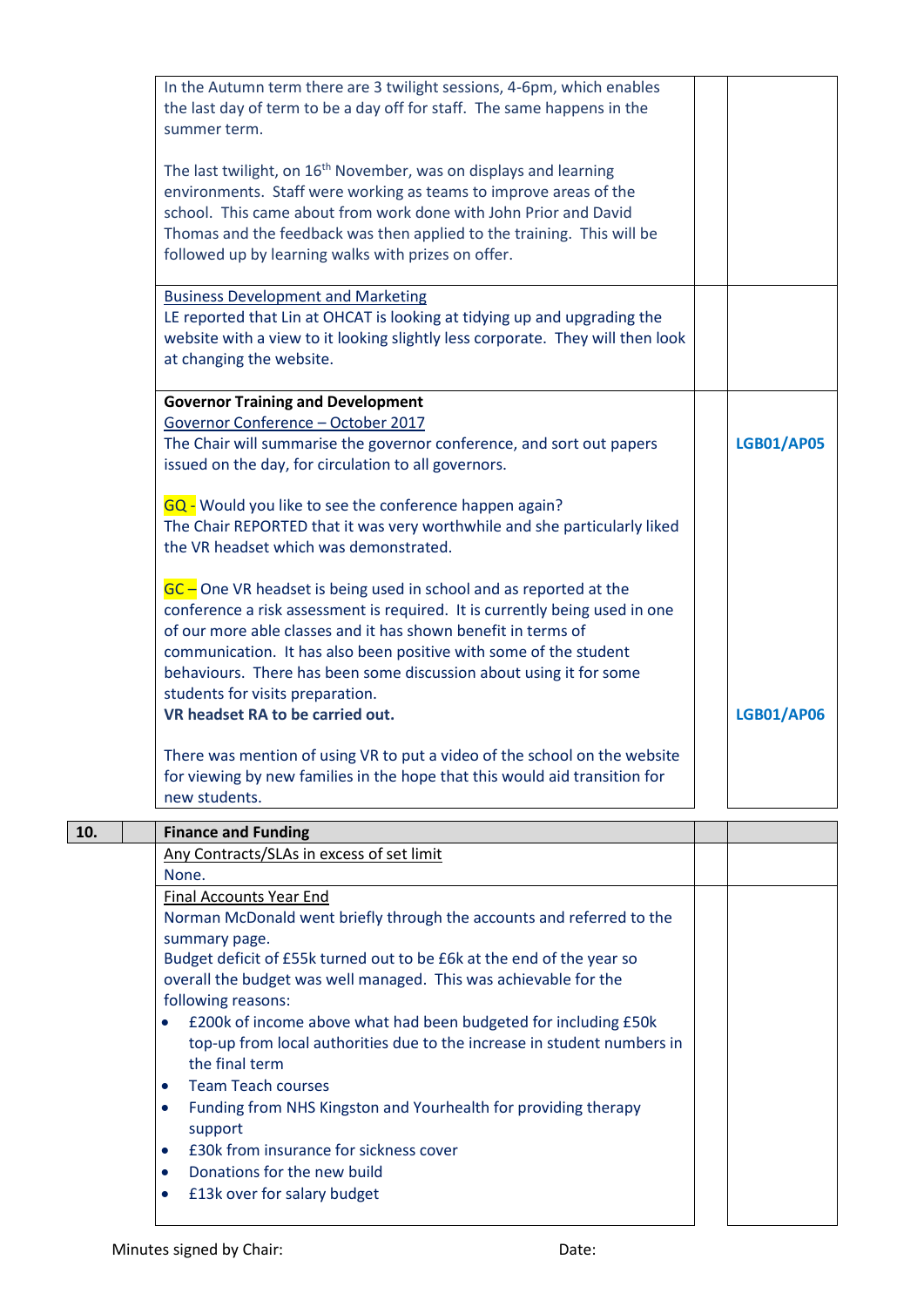|     | Capital expenditure was mainly around the new build.                                                                                                   |  |  |
|-----|--------------------------------------------------------------------------------------------------------------------------------------------------------|--|--|
|     | Reserve is at £347k and the aim of the Trust is to have reserves of about 90                                                                           |  |  |
|     | days of the annual expenditure. GovernorsNOTED that this is a hard target                                                                              |  |  |
|     | to meet.                                                                                                                                               |  |  |
|     |                                                                                                                                                        |  |  |
|     | $GQ$ – What is the Reserves policy? Is the plan to carry on as we are or to<br>spend some of the reserve?                                              |  |  |
|     |                                                                                                                                                        |  |  |
|     | LE reported that some funds are to be used for the fence line. One new                                                                                 |  |  |
|     | student can, and loves to climb all our fences. H&S have been in. The idea                                                                             |  |  |
|     | is to cover the fence so he cannot get any purchase on it but it will need to<br>be poly carbonate so it can be seen through which is expensive. Other |  |  |
|     | options for internal fences will be considered, such as reeds. Will approach                                                                           |  |  |
|     | OHCAT for approval.                                                                                                                                    |  |  |
|     | A new pool cover will hopefully be purchased, which rolls out                                                                                          |  |  |
|     | automatically, and is safe if it is walked on.                                                                                                         |  |  |
|     | <b>Management Account for Current Year</b>                                                                                                             |  |  |
|     | Norman McDonald went briefly through the accounts.                                                                                                     |  |  |
|     | We have 96 students, as referred to earlier. Additional students will bring                                                                            |  |  |
|     | some extra income but also some additional costs for staffing and support.                                                                             |  |  |
|     | NMcD meets with LE and PJ regularly. School budgets are a challenge and                                                                                |  |  |
|     | tight but no real concerns.                                                                                                                            |  |  |
|     | It was NOTED that OHCAT is happy with the budget and the way it is being                                                                               |  |  |
|     | managed.                                                                                                                                               |  |  |
|     | $GQ$ – why is the full year depreciation so much more than one month?                                                                                  |  |  |
|     | It includes the cost of the repair to the roof and the funds received to do                                                                            |  |  |
|     | this. It will change when work has been completed and we start to                                                                                      |  |  |
|     | depreciate.                                                                                                                                            |  |  |
| 11. | <b>Pay Committee Recommendations</b>                                                                                                                   |  |  |
|     | See confidential items.                                                                                                                                |  |  |
| 12. | <b>Policies and Procedures</b>                                                                                                                         |  |  |
|     | Governors NOTED that the following policies and procedures had been                                                                                    |  |  |
|     | approved by the OHCAT Board; all where scheduled reviews unless<br>specified below:                                                                    |  |  |
|     | <b>Admissions Policy</b>                                                                                                                               |  |  |
|     | <b>Child Protection Safeguarding Policy</b>                                                                                                            |  |  |
|     | <b>Child Protection Safeguarding Procedure</b><br>$\bullet$                                                                                            |  |  |
|     | <b>Complaints Policy and Procedure (unscheduled)</b><br>$\bullet$                                                                                      |  |  |
|     | <b>Equality and Diversity Policy</b><br>$\bullet$                                                                                                      |  |  |
|     | <b>Health and Safety Policy</b>                                                                                                                        |  |  |
|     | <b>Pay Policy</b>                                                                                                                                      |  |  |
|     | Recruitment and Selection Policy and Procedure (unscheduled)<br>$\bullet$                                                                              |  |  |
|     | <b>SEND Policy</b><br>$\bullet$                                                                                                                        |  |  |
|     | Staff Code of Conduct (unscheduled)<br>$\bullet$                                                                                                       |  |  |
|     | <b>Anti-Radicalisation Policy</b>                                                                                                                      |  |  |
|     | Gifts and Hospitality Policy (new)                                                                                                                     |  |  |
|     | IT Acceptable Use Policy (unscheduled)<br>$\bullet$<br><b>Safeguarding Supervision Policy</b><br>$\bullet$                                             |  |  |
|     |                                                                                                                                                        |  |  |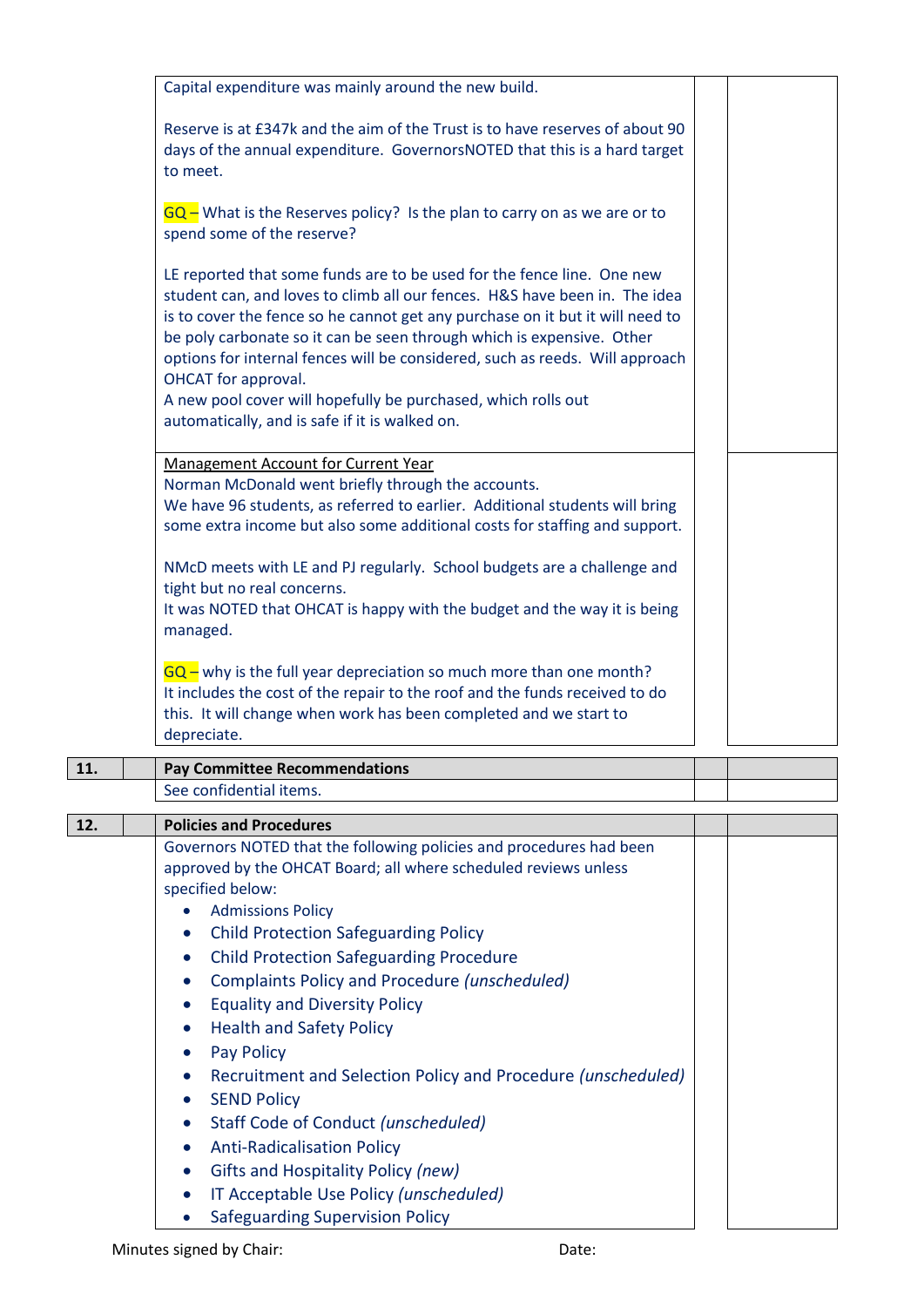|     | $GQ$ – Are OHCAT now fully responsible for the policies and why is this on<br>the agenda?<br>It was NOTED that governors only need to be aware of the policies that<br>have recently been reviewed and approved by the OHCAT Board. Dysart<br>receive the updated policies and share them with staff. For some areas<br>there may be Dysart procedures which sit alongside the policies.                                                                                                                                                                                                                                                                                                                                                                                                                                                                                                                                                                                                                                                                                                                                                                                                                                                                                                                                                                                                                                                                                                                                                                                                                                                                                                                                                                                                                                                                                                                                                                                                                                          |                   |
|-----|-----------------------------------------------------------------------------------------------------------------------------------------------------------------------------------------------------------------------------------------------------------------------------------------------------------------------------------------------------------------------------------------------------------------------------------------------------------------------------------------------------------------------------------------------------------------------------------------------------------------------------------------------------------------------------------------------------------------------------------------------------------------------------------------------------------------------------------------------------------------------------------------------------------------------------------------------------------------------------------------------------------------------------------------------------------------------------------------------------------------------------------------------------------------------------------------------------------------------------------------------------------------------------------------------------------------------------------------------------------------------------------------------------------------------------------------------------------------------------------------------------------------------------------------------------------------------------------------------------------------------------------------------------------------------------------------------------------------------------------------------------------------------------------------------------------------------------------------------------------------------------------------------------------------------------------------------------------------------------------------------------------------------------------|-------------------|
| 13. | <b>Term Dates</b>                                                                                                                                                                                                                                                                                                                                                                                                                                                                                                                                                                                                                                                                                                                                                                                                                                                                                                                                                                                                                                                                                                                                                                                                                                                                                                                                                                                                                                                                                                                                                                                                                                                                                                                                                                                                                                                                                                                                                                                                                 |                   |
|     | Term dates for the academic year 2018-2109 were discussed. The<br>Headteacher explained the rationale behind working one day less in the<br>academic year. It was explained that due to our twilight system of days off<br>at the end of the autumn and summer terms, it would mean that the last<br>day of term in the summer 2019 would be a Monday with the INSET day<br>being the Tuesday; that would cause significant confusion for students. SLT<br>had agreed that, taking into account the students and as a good will<br>gesture to staff that the term should end on the previous Friday and the<br>INSET would be on the Monday. It was explained that the term dates<br>were in line with Kingston Borough. It also meant that the summer holiday<br>would be a full 6 weeks.<br>Term dates to be circulated. The term will end on Friday 19 <sup>th</sup> July with the<br>INSET day being Monday 22 <sup>nd</sup> July 2019.<br>Following a VOTE all governors were in FULL AGREEMENT feeling strongly<br>that the decision is about the needs of the children.<br>$GQ$ – Please could we be informed if the Scheme of Delegation allows the<br>LGB to have the final decision on agreeing the term dates?<br>There followed some discussion about having a third twilight day off but it<br>was explained that due to training needs, such as Team Teach and<br>Hirstwood, three full INSET days suits the schools current needs.<br>It was NOTED that there are two INSET days either side of half term in<br>February. It was felt that this was easier for families to cope with, in terms<br>of care, for two weeks of 4 days instead of one week of three days.<br>However for the academic year 2017-2018 the second February INSET day<br>has been moved to 3 <sup>rd</sup> January 2018 so that Dysart could be involved in a<br>Trust-wide INSET day.<br>GQ - Where approval is required on an agenda item, please could this be<br>annotated on the agenda going forward?<br>This was NOTED and AGREED. | <b>LGB01/AP07</b> |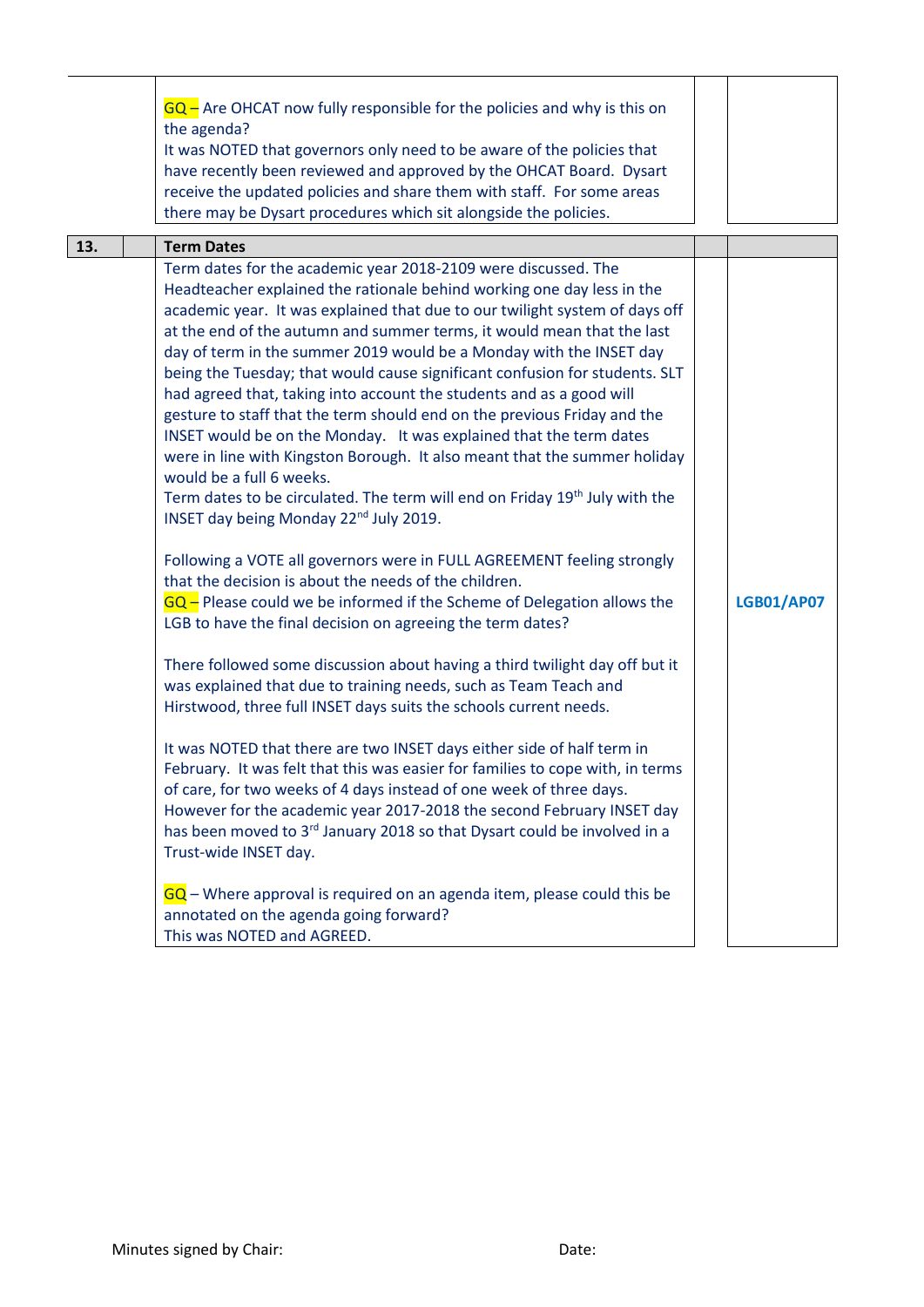| 14. | <b>Any Other Business</b>                                                                                                                                                                                                                                                                                                                                                                                                                                                                                                                                                                                                                                          |                                        |
|-----|--------------------------------------------------------------------------------------------------------------------------------------------------------------------------------------------------------------------------------------------------------------------------------------------------------------------------------------------------------------------------------------------------------------------------------------------------------------------------------------------------------------------------------------------------------------------------------------------------------------------------------------------------------------------|----------------------------------------|
|     | <b>SDP</b><br>LE distributed the SDP at the start of the meeting. She gave a brief<br>overview as follows:<br>SDP is still a work in progress and LE and EM are working closely with<br>Bedelesford and The Link (a new primary within the Trust). The SDP is<br>taking longer to complete due to the work, much of which is collaborative<br>with the other schools, on pupil progress, achievement and assessment<br>which is a large part of the work. Development is also being done on<br>engagement profiles and developing the assessment work around the<br>interim pre-key stage standards for those children working below the key<br>stage test levels. |                                        |
|     | LE and EM met (on 22 <sup>nd</sup> November) with the Heads and teams of the other<br>two schools to try and create something that sits between the engagement<br>profile and the standards to cover the gap between the two.<br>The three schools are doing the work for the Trust, to develop assessment<br>and drive it forward.                                                                                                                                                                                                                                                                                                                                |                                        |
|     | It was AGREED that the full and complete version of the SDP will be<br>emailed to governors by the end of the autumn term.<br>GC - As governors, we need to approve the SDP. It was AGREED that the<br>SDP would appear as an Agenda item for the meeting on 22 <sup>nd</sup> February.                                                                                                                                                                                                                                                                                                                                                                            | <b>LGB01/AP08</b><br><b>LGB01/AP09</b> |
|     |                                                                                                                                                                                                                                                                                                                                                                                                                                                                                                                                                                                                                                                                    |                                        |
| 15. | <b>Dates of Next Meeting</b>                                                                                                                                                                                                                                                                                                                                                                                                                                                                                                                                                                                                                                       |                                        |
|     | Thursday 22 <sup>nd</sup> February 2018, 6-8pm<br>Thursday 7 <sup>th</sup> June 2018, 6-8pm                                                                                                                                                                                                                                                                                                                                                                                                                                                                                                                                                                        |                                        |
| 16. | <b>CONFIDENTIALITY</b>                                                                                                                                                                                                                                                                                                                                                                                                                                                                                                                                                                                                                                             |                                        |
|     | Pay Committee.                                                                                                                                                                                                                                                                                                                                                                                                                                                                                                                                                                                                                                                     |                                        |

**The meeting ended at 7.54pm**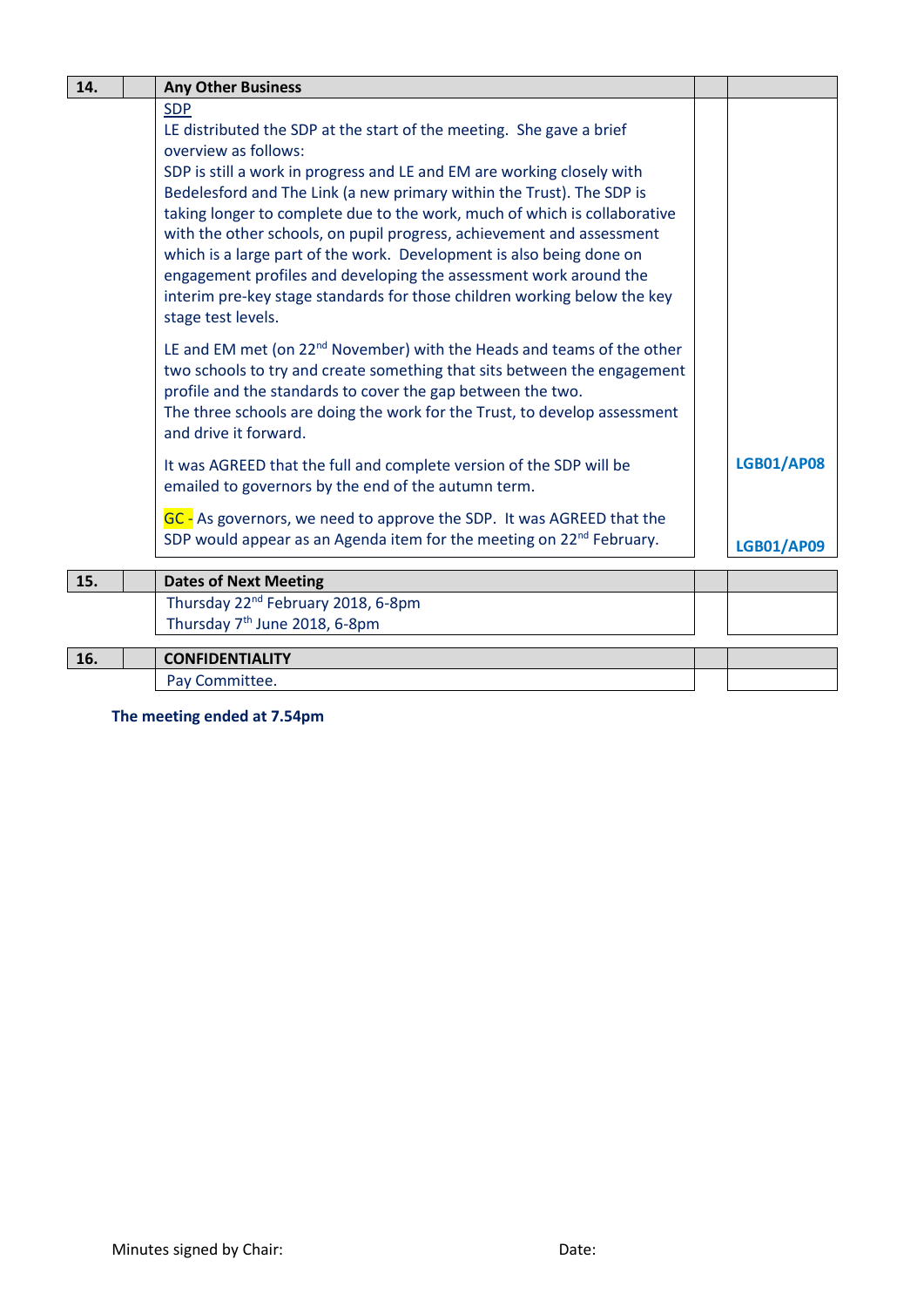# **LGB01– Action Points from meeting on 22nd November 2017**

### **\* ACTION POINT IN CONFIDENTIAL ITEMS**

| <b>Action Point No</b> | <b>Action</b>                                                       | <b>Action By</b> | Open/Closed |
|------------------------|---------------------------------------------------------------------|------------------|-------------|
| <b>LGB01/AP01</b>      | Can we see an anonymised skill set breakdown before meeting         | <b>SB</b>        | <b>Open</b> |
|                        | with the potential new governors. Clerk to request from OHCAT       |                  |             |
| <b>LGB01/AP02</b>      | Data on families not supported by LA would need to be               | LE/SB            | <b>Open</b> |
|                        | provided by Dysart. LE and SB to provide data for governors.        |                  |             |
| <b>LGB01/AP03</b>      | Could we request that 'new social services referrals' appear as     | <b>SB</b>        | <b>Open</b> |
|                        | green on the next dashboard? SB to put request to MIS.              |                  |             |
| <b>LGB01/AP04</b>      | In the autumn term could we please have a dashboard from the        | <b>SB</b>        | <b>Open</b> |
|                        | whole of previous academic year; in February have a dashboard       |                  |             |
|                        | for the whole of the autumn term; in June have the whole of         |                  |             |
|                        | the autumn term and the whole of the spring term?                   |                  |             |
|                        | Request to be made by SB to MIS.                                    |                  |             |
| <b>LGB01/AP05</b>      | The Chair will summarise the governor conference, and sort out      | <b>TS</b>        | <b>Open</b> |
|                        | papers issued on the day, for circulation to all governors.         |                  |             |
| <b>LGB01/AP06</b>      | VR headset RA to be carried out.                                    | LE               | <b>Open</b> |
| <b>LGB01/AP07</b>      | Could we be informed if the Scheme of Delegation allows the         | <b>SB</b>        | <b>Open</b> |
|                        | LGB to have the final decision on agreeing the term dates           |                  |             |
| <b>LGB01/AP08</b>      | Full and complete version of the SDP will be emailed to             | LE               | <b>Open</b> |
|                        | governors by the end of the autumn term.                            |                  |             |
| <b>LGB01/AP09</b>      | SDP to appear as an Agenda item for the meeting on 22 <sup>nd</sup> | <b>SB</b>        | <b>Open</b> |
|                        | February.                                                           |                  |             |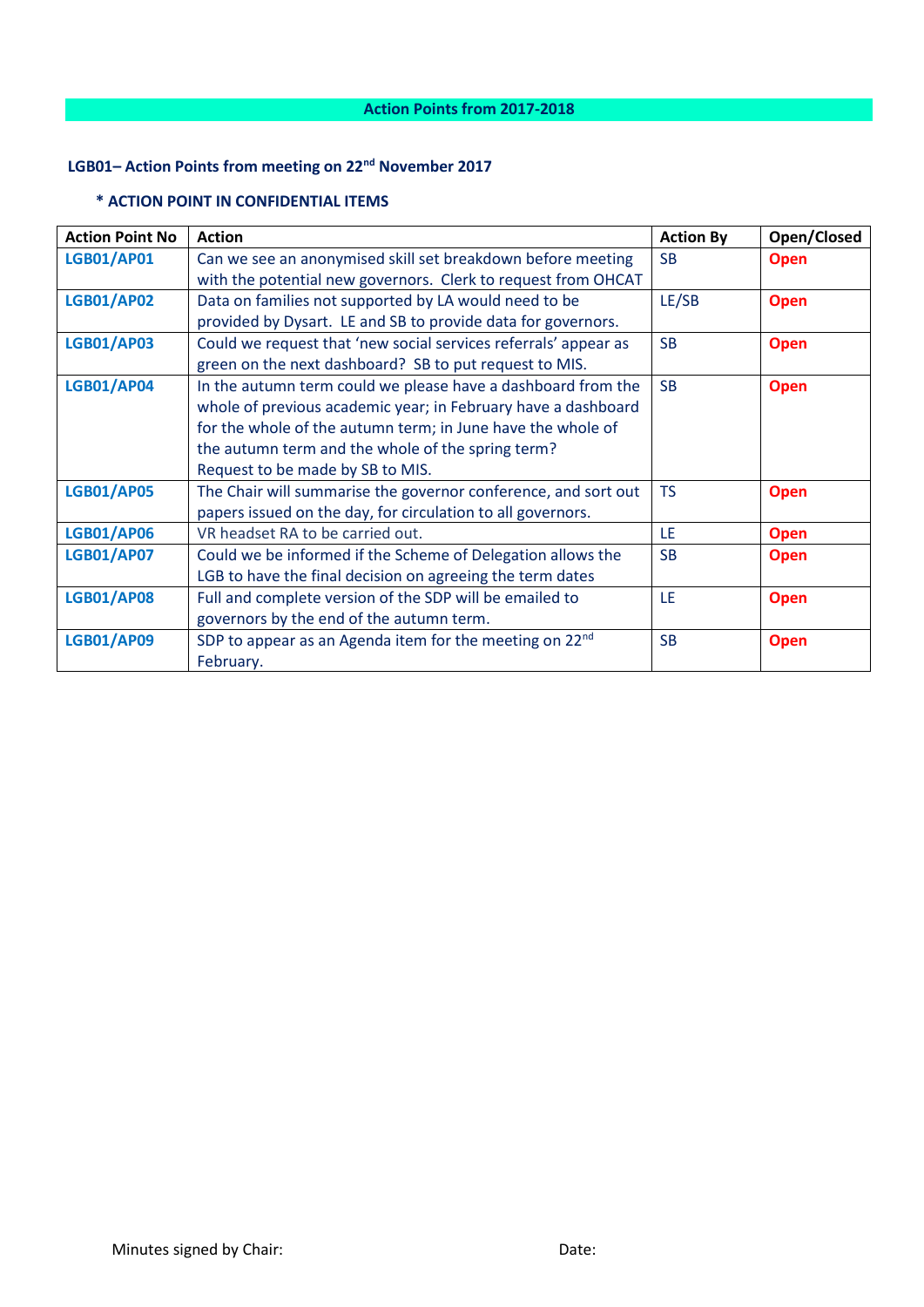## **LGB03– Action Points from meeting on 8th June 2017**

#### **\* ACTION POINT IN CONFIDENTIAL ITEMS**

| <b>Action Point No</b> | <b>Action</b>                                                                                                          | <b>Action By</b> | Open/Closed |
|------------------------|------------------------------------------------------------------------------------------------------------------------|------------------|-------------|
| LGB03/AP01             | Recruitment process for new governor to start immediately.                                                             | -SB              | <b>Open</b> |
|                        | <b>UPDATE 14/11/17:</b> Papers received from three potential<br>governors. Appointments for interviews to be arranged. |                  |             |

## **LGB02– Action Points from meeting on 23rd February 2017**

### **\* ACTION POINT IN CONFIDENTIAL ITEMS**

| <b>Action Point No</b> | <b>Action</b>                                                                                                      | Open/Closed |
|------------------------|--------------------------------------------------------------------------------------------------------------------|-------------|
| <b>LGB02/AP05</b>      | Tablets being brought into school to be reviewed.                                                                  | <b>Open</b> |
|                        | This is something that we are considering being set up for later in the Summer                                     |             |
|                        | term, date to be confirmed. However in light of the very recent cyber-attacks we                                   |             |
|                        | need to be confident that this will not affect our systems, so the idea may have                                   |             |
|                        | to be reviewed/held off for now.                                                                                   |             |
|                        | Update: Governor commented that this was more to do with a safeguarding                                            |             |
|                        | issues and with parents/visitors bringing tablets into school.                                                     |             |
|                        | Following discussion it was AGREED that office staff would ask visitors to lock                                    |             |
|                        | tablets away or leave in cars.                                                                                     |             |
|                        | There was some further discussion about getting parental agreement at a                                            |             |
|                        | whole school events, with the proviso that any videos/photos should not be                                         |             |
|                        | used on the internet. It was NOTED that some students could be excluded from                                       |             |
|                        | events if their images cannot be shared.                                                                           |             |
|                        | GC – The Information Commissioners Office has produced guidance on videoing                                        |             |
|                        | at school productions and have said that it is ok to do so.                                                        |             |
|                        | LE AGREED to investigate options of 'blocking out' software.                                                       |             |
|                        | Action point remains open.                                                                                         |             |
|                        | <b>UPDATE:</b> Due to the work load of the IT department over the summer and start                                 |             |
|                        | of the autumn term, this has been put on hold. This will now be a priority and                                     |             |
|                        | will be reported on at the LGB in February 2018.                                                                   |             |
| <b>LGB02/AP06</b>      | Following some discussion it was AGREED that the 360 audit would be brought                                        | <b>Open</b> |
|                        | to the next LGB and signed off.                                                                                    |             |
|                        | There has not been the opportunity to complete this. With Emmet now in post                                        |             |
|                        | full time, LE is aiming for this to be completed by the Autumn term.                                               |             |
|                        | Action point remains open.                                                                                         |             |
|                        | UPDATE: This should be completed by the end of the Autumn term 2017 and                                            |             |
|                        | will be reported on at the next LGB meeting in February 2018.                                                      |             |
| LGB02/AP11             | Governor self-evaluation to be revisited.                                                                          | <b>Open</b> |
|                        | This remains open, no work completed on this so far.                                                               |             |
|                        | <b>Update:</b> $GC$ – it was suggested that contact be made with the NGA to move                                   |             |
|                        | forward on this. It was AGREED to investigate this further.                                                        |             |
|                        | Action point remains open.<br><b>UPDATE:</b> This will be revisited once the Chair and Vice Chair for the academic |             |
|                        |                                                                                                                    |             |
|                        | year have been recommended and approved.                                                                           |             |